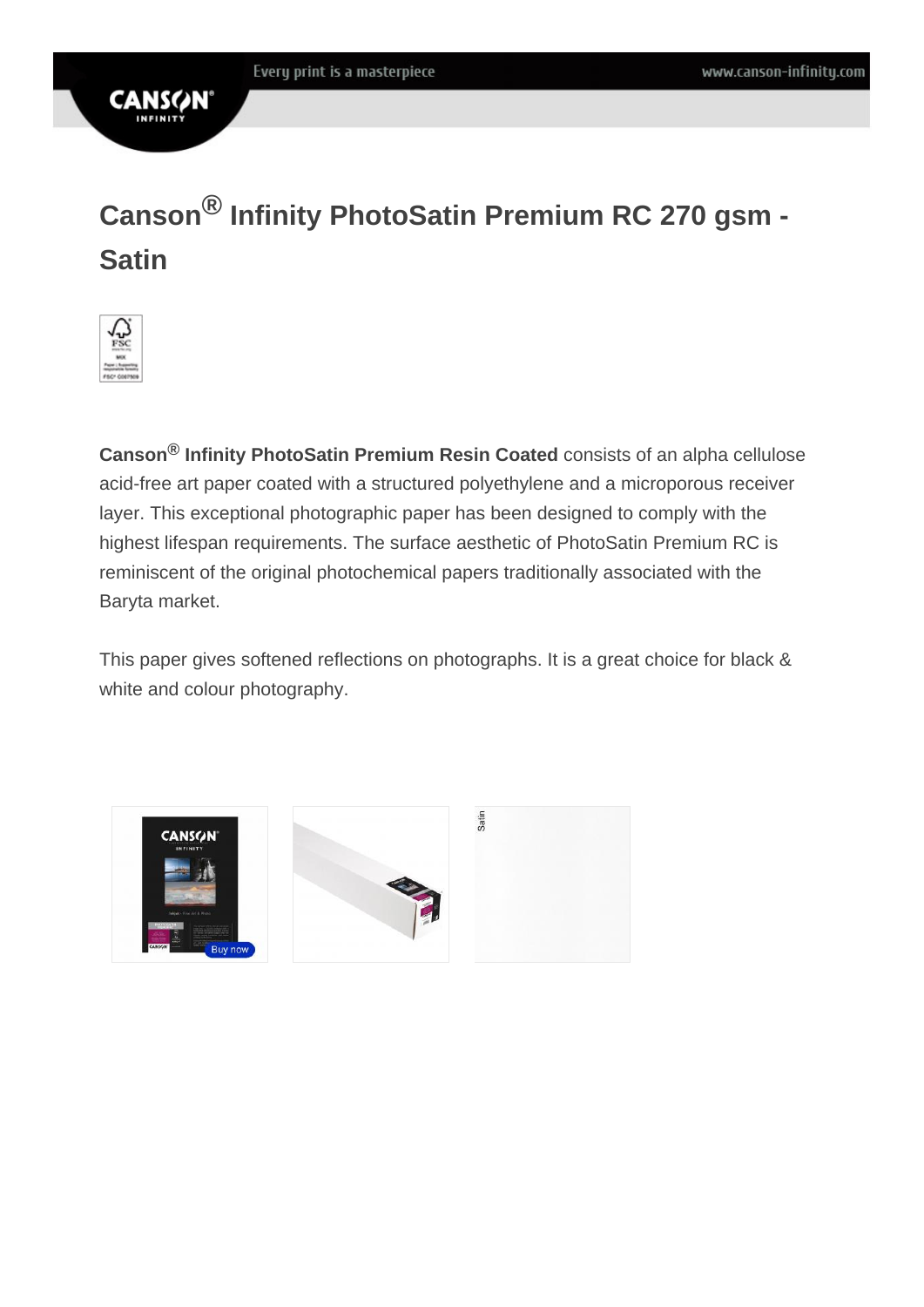#### **References and size For the PhotoSatin Premium RC product**

| <b>Weight (gsm)</b>        | 270                                                        |  |
|----------------------------|------------------------------------------------------------|--|
| Thickness (um)             | 261                                                        |  |
| <b>Surface feel</b>        | Extra smooth                                               |  |
| <b>Surface finish</b>      | Satin                                                      |  |
| <b>Composition</b>         | 100% alpha-cellulose                                       |  |
| <b>CIE Whiteness</b>       | 137,18                                                     |  |
| Acid free paper            | Yes                                                        |  |
| <b>OBA</b> content         | Moderate                                                   |  |
| <b>Drying time</b>         | Immediate                                                  |  |
| <b>Water resistance</b>    | High                                                       |  |
| ISO 2471 Opacity           | 96.70                                                      |  |
| <b>Internally buffered</b> | Yes                                                        |  |
| <b>Additional comments</b> | Optimised for pigmented inks.<br>Compatible with dye inks. |  |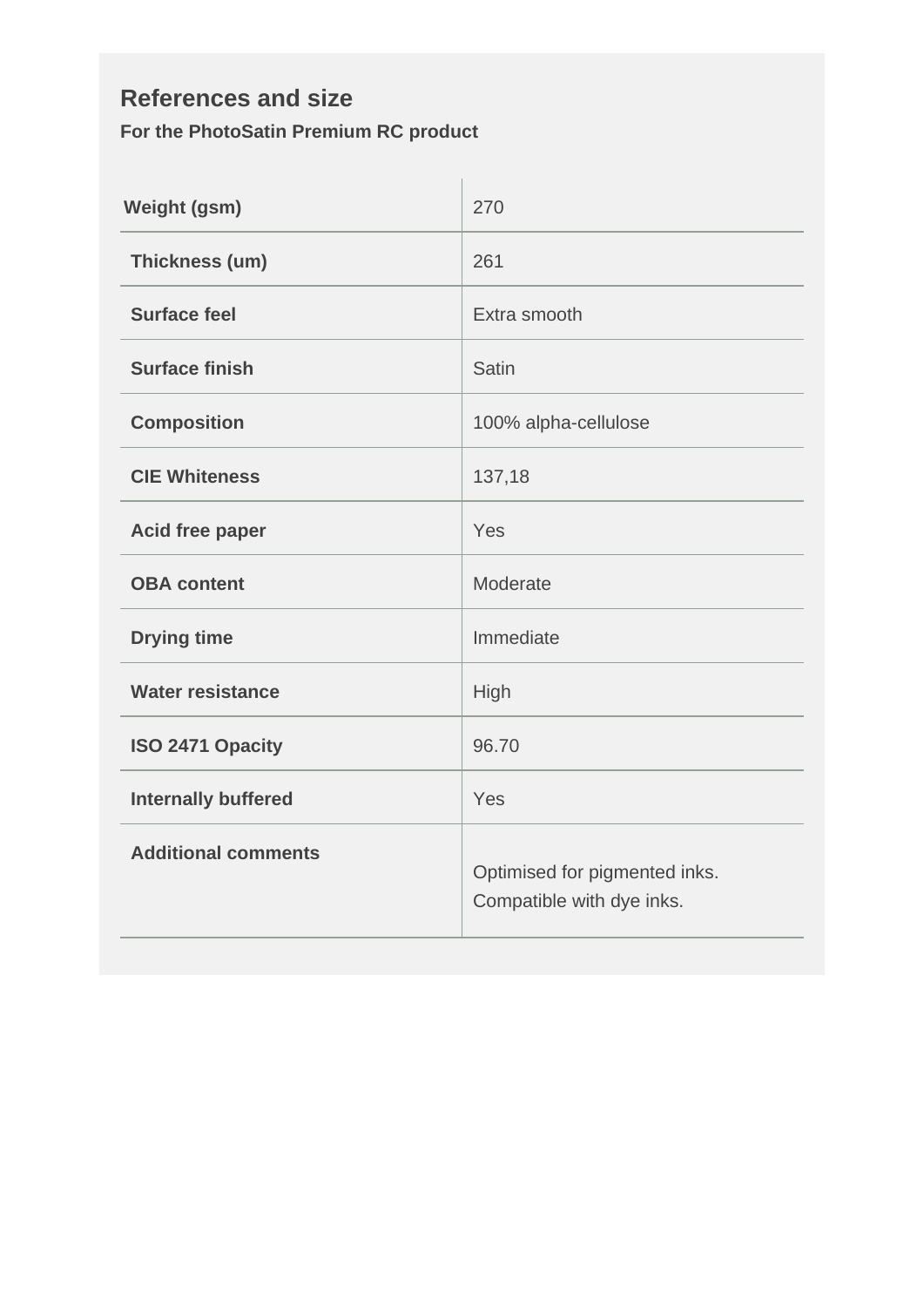### **Technical specifications For the PhotoSatin Premium RC product**

| <b>Reference</b> | <b>Format</b>                    | <b>Packaging</b>               |  |
|------------------|----------------------------------|--------------------------------|--|
| C206231006       | 8.5" x 11"                       | Box - 25 sheets*               |  |
| C206231007       | $11" \times 17"$                 | Box - 25 sheets*               |  |
| C206231011       | 13" x 19"                        | Box - 25 sheets*               |  |
| C200001665       | 17" x 22"                        | Box - 25 sheets*               |  |
| C206231009       | A4                               | Box - 25 sheets                |  |
| C206231010       | A <sub>3</sub>                   | Box - 25 sheets                |  |
| C200001663       | A2                               | Box - 25 sheets                |  |
| C400035066       | A <sub>4</sub>                   | Box - 250 sheets               |  |
| C206231011       | $A3+$                            | Box - 25 sheets                |  |
| C200001667       | 17" x 100'<br>0.432 x 30m        | 1 Roll - 3"<br>$(7.62cm)$ Core |  |
| C206232005       | 24" x 100'<br>$0.610 \times 30m$ | 1 Roll - 3"<br>$(7.62cm)$ Core |  |
| C206232007       | 44" x 100'<br>1.118 x 30m        | 1 Roll - 3"<br>$(7.62cm)$ Core |  |
| C200004799       | 60" x 100'<br>1.118 x 30m        | 1 Roll - 3"<br>$(7.62cm)$ Core |  |

\*US only